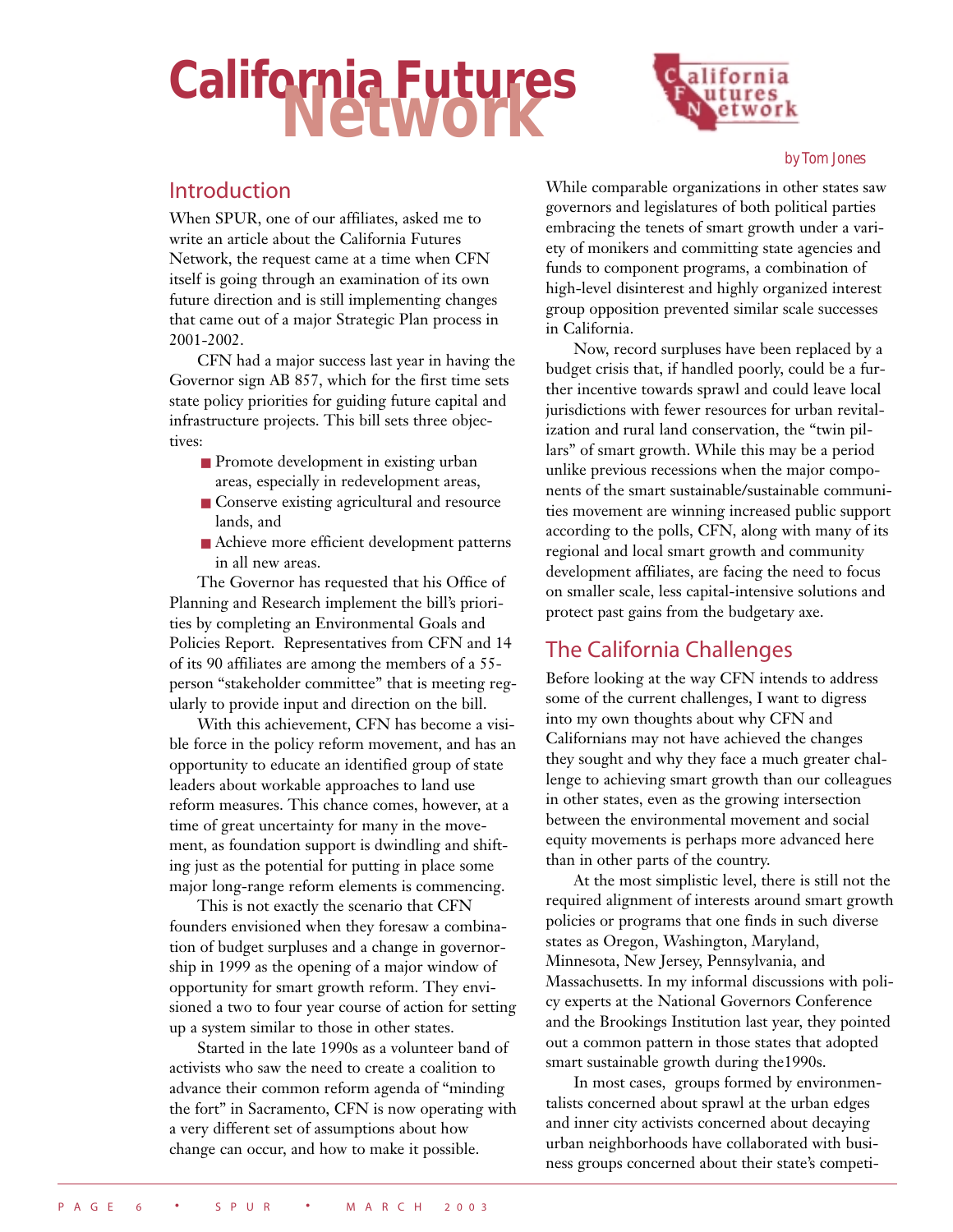tion for the best educated workforce. All three groups recognized the liabilities they faced with aging and partially abandoned inner city neighborhoods, and the tax burden that would be faced to pay for inefficient new infrastructure at the suburban edges. They then approach a governor or candidate for governor with a proposal that the state adopt programs that enhance the appearance and economic vitality of the cities, coupled with investments in preserving agricultural, watershed, and forestland on the urban edge. Such programs have a dual appeal to suburban voters concerned about the environment, and urban voters concerned about their neighborhoods. Polls, research and educational materials are developed to help illustrate popular support and the model solutions that will work best.

In most cases, the states whose governors were convinced to stake out a smart growth agenda had one major city whose economic fate was of great state interest, and had a state history of investments in city infrastructure, transportation, and even economic bailouts during bad times, so an understanding of what can occur due to state neglect of the urban areas had been experienced in the past.

Under other circumstances, the states or their largest regions faced a major environmental crisis that propelled them to implement some form of state role in local land use and transportation planning. Florida has been compelled to craft some very innovative land use, affordable housing, and open space programs because its prior growth system imperiled the water system for the entire state and threatened federal intervention for its impact on the Everglades. Georgia has had to act as Atlanta sprawl produced such bad air quality that federal transportation program funds were threatened.

If interest in Smart Growth has now become mainstream, and engaged the interest of both Republican and Democratic governors nationally, why has this not taken off in California, considered a leader in so many areas but one of the least engaged in state-led smart growth planning?

First, there is not as much widespread embracing of smart growth concepts by economic interests in California, in part because California does not have the history or culture of considering that it must compete with adjacent states for future business and an educated work force. Many enlightened business leaders and business coalitions in California do understand that forward investments in livable cities, affordable housing, quality public transit, and open space are interrelated and vital strategies for aligning economic, environmental, and social equity gains, such as the Silicon Valley Manufacturing Group, Sierra Business Council, and Valley Industry

# Smart Growth Principles for California



**PLAN FOR THE FUTURE** 



### **PROVIDE BETTER HOUSING AND TRANSPORTATION OPPORTUNITIES CONSERVE GREEN**

**PROMOTE PROSPEROUS AND LIVABLE COMMUNITIES** 



**SPACE AND THE NATURAL ENVIRONMENT** 



**PROTECT CALIFORNIA'S LANDS**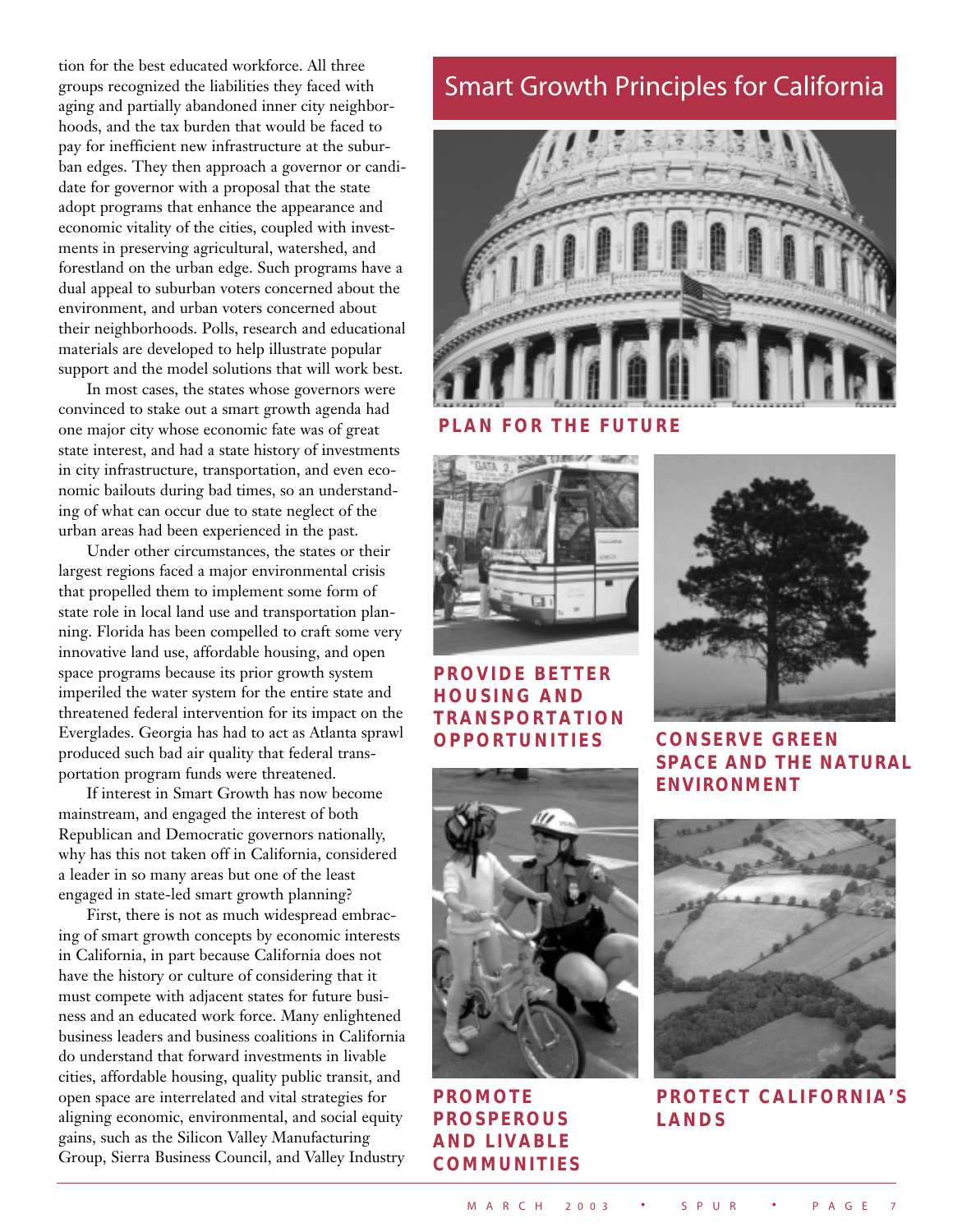and Commerce Association in Los Angeles, which are all CFN affiliates. However, such perspectives are not as prevalent among lobbyists in Sacramento, who claim that any state-imposed growth guidance system will hurt business and kill the housing market.

Second, California has no active state-level urban policy or rural conservation policy. An Environmental Goals and Policies Report that sets out both urban and rural strategies is required by law, but the last one completed was 24 years ago. Rivalries between and among the many cities within the state, and a false conception by some of the suburban cities and towns that their interest may not align with those of the inner cities, serve to prevent a unified urban coalition to help forge the urban strategy. Californians have not experienced what many other states have when a large city goes into a social and economic crisis that affects all citizens.

Third, California lacks some of the stable institutional and financial tools whereby a state can become a contributing collaborator to county or city revitalization and conservation activity. The fact that the state can actually take money away from local redevelopment agencies, not compensate cities for the cut in the Vehicle License Fee which had been directly funding their activities, and cancel payments to counties which have already granted tax breaks to maintain viable farmland illustrates the instability of those few programs we do have.

The cumulative impact of voter-approved tax limitations and budget funding formulas further makes local governments resentful dependents on the state. The complexity of the state/local fiscal relationship, the inordinate dependence on sales taxes and the inequitable distribution of the benefits and responsibilities of growth that are the byproduct of the system have combined to create a much greater budget and fiscal crisis in California, on top of the accumulated grievances between local governments and the state.

Finally, the projected growth itself dwarfs all other states, even though the rate of growth is actually lower than in the period of the 1950s to 1970s. The persistent housing deficit in California is aggravated by the local zoning biases against low and moderate priced housing, and both factors create a much greater challenge regarding the supply, location, and price of housing than found in any other state. While potential urban infill sites languish, new housing continues to be built outside the existing urban areas. In some locations, the gentrification of older urban neighborhoods where job growth outpaced housing construction is also a growing concern, so a simple "infill" strategy as used in other states must be crafted for California conditions so it will not inadvertently lead to displacement.

### The CFN Response: Work Plan for the Next Four Years

Against the backdrop of these very real immediate challenges, CFN became an independent 501(c)(3) organization on February 1, 2003 and is finally no longer a fiscal project of the Tides Center. This independence is just one of the actions that we are now undertaking organizationally to implement a Two Year Plan, which was crafted after a major legislative setback and an assessment of the policy reform movement combined to suggest that the CFN model that had served to help create and grow the organization needed to change.

While the Two Year Strategic Plan adopted in late 2001 did not anticipate the depth of the recession and mounting budget deficits, it did correctly assess that CFN needed to become more attentive to shorter-term policy reforms, and more strategic in growing its affiliate base, and that it would take more time than initially forecasted for comprehensive policy reforms to be achieved. Board growth became an important part of the effort to bring even more diverse perspectives into the leadership of the organization, although the bylaws adopted by the Board do still require that Board members be the Executive Director or other high level management staff of one of its own affiliates. Some of the changes in process include:

#### 1. GROW A BROAD AFFILIATE BASE

Achieve greater representation from those geographic areas and sectors that will bring greater diversity to the affiliate base, especially Southern California and Central Valley groups, and those from the business, labor, social equity, health, and civic sectors. Before 2001, CFN grew affiliates rapidly with a major allocation of funds for outreach and materials. A more modest pace and strategic focus are now being pursued, adding about eight affiliates per year and achieving diversity goals in the process.

#### 2. EXPAND AND DIVERSIFY THE BOARD

Grow from eight to 14 and obtain more broad representation from the same priorities as the affiliate priorities. While the current Board does have representatives from the business, environmental, social equity, housing, and civic sectors, the expansion will add additional perspectives and voices.

#### **3. STIMULATE GREATER CIVIC** LEADERSHIP ENGAGEMENT

Participate in or form working groups and dialogue groups to craft agreements on some of the key components of smart growth policies and programs, in